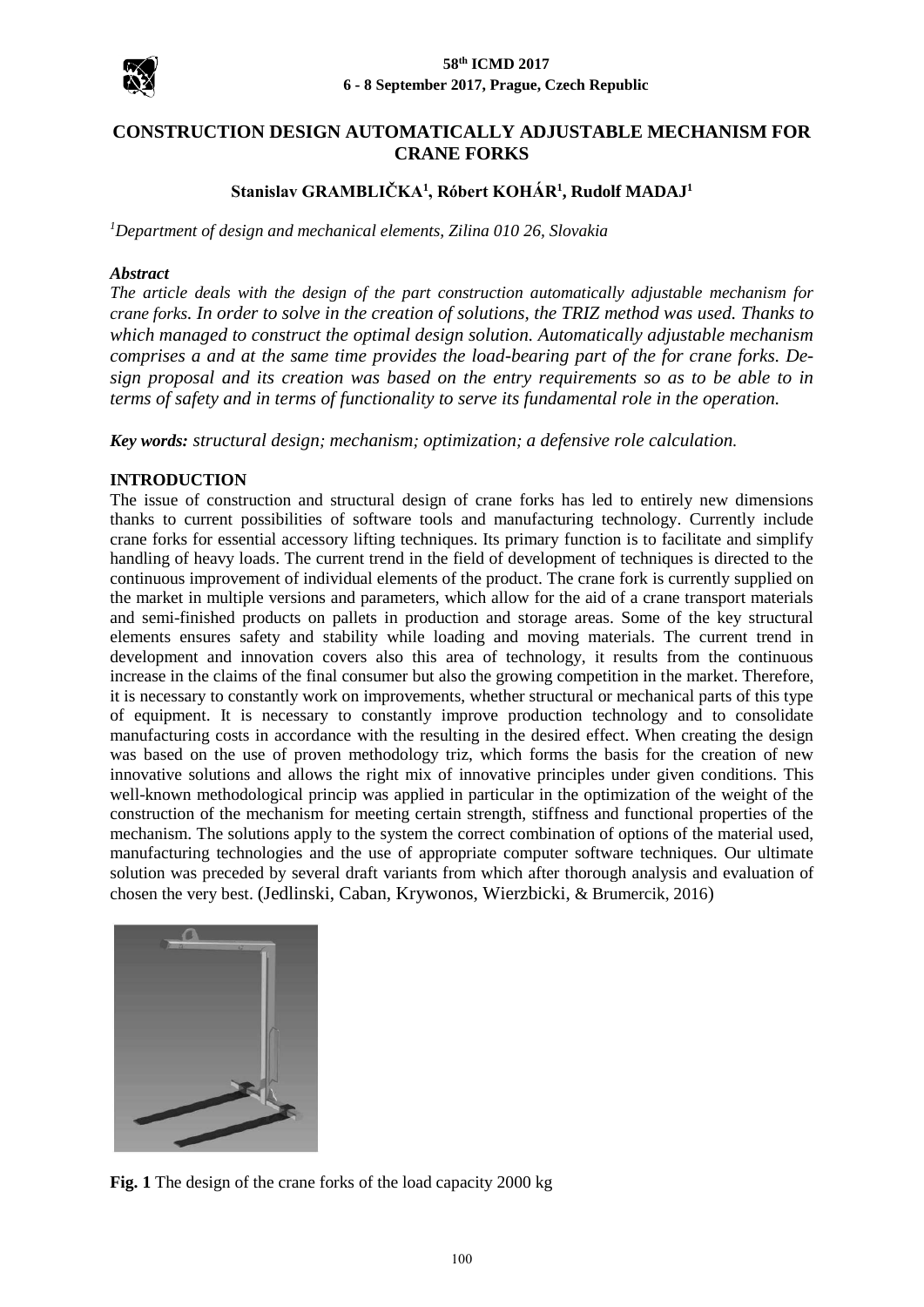## **58th ICMD 2017 6 - 8 September 2017, Prague, Czech Republic**



## **MATERIALS AND METHODS**

The methodological procedure of Triz in the creation of the design:

- Select the area or object of innovation and an automatically adjustable mechanism of concrete hanging eye
- Data collection and subsequent evaluation of information about the upgraded facility, which are necessary for further solution
- Functional cost analysis of the upgraded object, where was carried out the analysis of the elements, structures, functions and parameters of the mechanism.
- Advanced diagnostics functionality, costs, and problems individual elements of the mechanism and their links to other parts of the structure
- Innovation object for the purpose of reducing the weight and thereby the total production costs
- Development of the object for the purpose of improving the strength properties and its functionality
- Selection and verification of variants
- Dizajn, test, CAD a CAM (Martikan, Brumercik, & Bastovansky, 2015)

The nature of the construction is weld – frame part and then mounted – automatic adjusting mechanism, whose task is the automatic positioning of the centre of gravity of the lifting of the preparation in two basic working positions. The first working position of the loading of the preparation is in the condition unloaded by using the transported load and the second working position is in a state loaded with the transported load.



**Fig. 2** The detail of the construction of the automatic setting mechanism of the crane forks

Construction of a suspension mesh has the character of the welded part, which is formed by a steel plate and two steel bolts. Steel plate is of a material 11 500 S235J0 (Shigley, Mischke, & Budynas, 2010). The thickness of the plates is 25 (mm). After made a plate, it is necessary to additionally process edges in the sense create rounded edges all the external and internal peripheral edges of the both sides of the radius 5 (mm).



**Fig. 3** The detail of the construction of a suspension mesh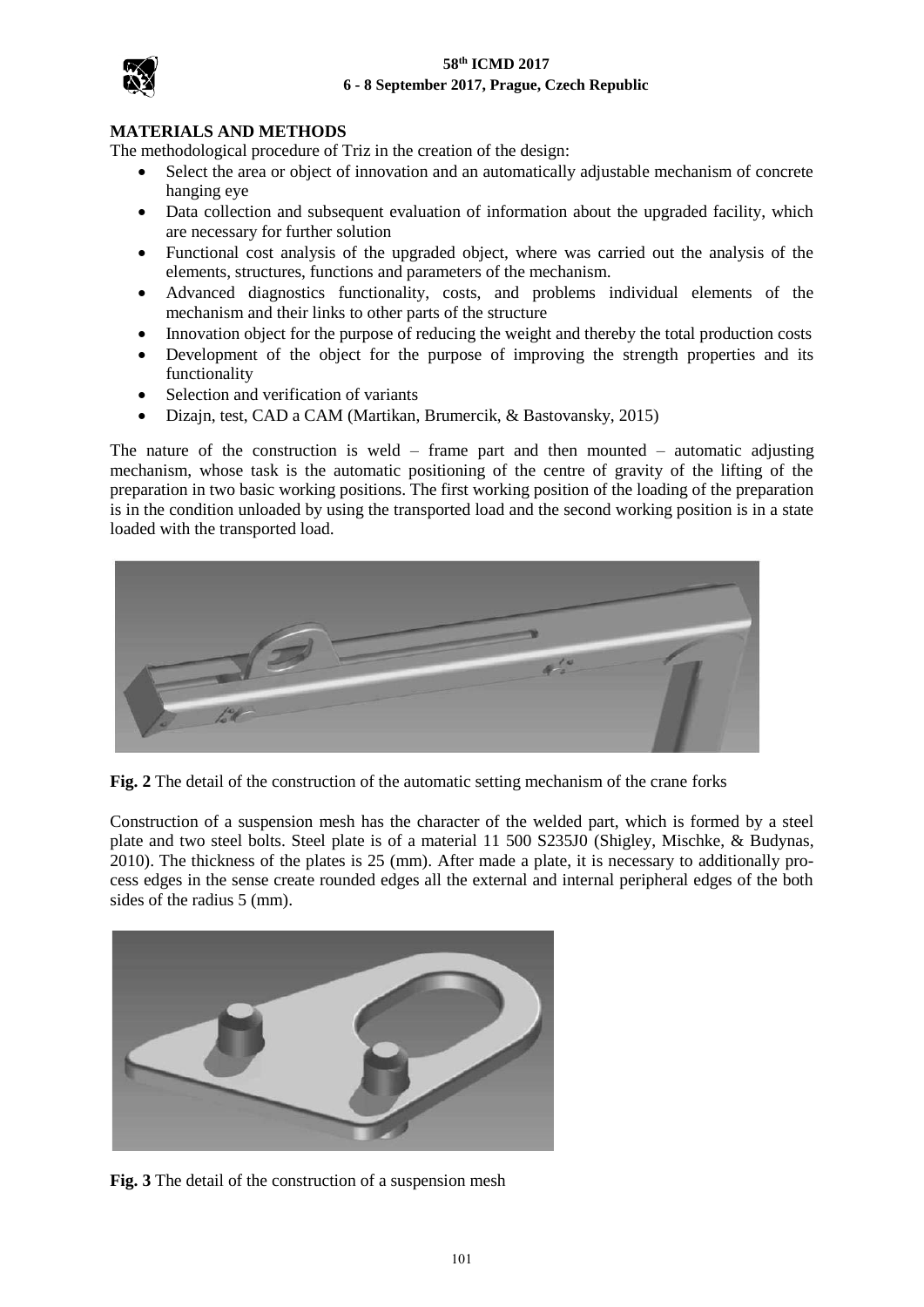

### **58th ICMD 2017 6 - 8 September 2017, Prague, Czech Republic**

In places the assumption of the occurrence of the concentration of the voltages was softened by the network. Load force FZ was to simulate touching the hook on the inner surface of the eye. Its location was realized on the part of the hole of the mesh, where it is to the point of contact of the hook. The action of the reaction forces is shown in the area of the edges of the both pivots of each of the parties. In these places is expected of the reaction forces coming from the total burdensome forces. (Sága, Vaško, Kocúr, Tóth, & Kohár, 2006)

The input attributes a strength of the analysis:

- The size of the total force  $FZ = 22$  (kN)
- The size of the reaction force in the stub  $RA = 5.5$  (kN)
- Material steel 11 500 (S235J0)
- Ultimate tensile strength  $Rm = 470$  (MPa)
- The characteristic stress  $Re = 245$  (MPa)
- Allowed voltage Thrust/Pressure  $\sigma$ D = 140 (MPa)

## **RESULTS AND DISCUSSION**

After the preparation of the design of the mesh, it was necessary to verify the accuracy of the optimized solutions in terms of strength and stiffness. The preparation of the model and subsequent calculation was implemented in the environment of the program Autodesk Inventor Profesional. The formation of a 3D model is managed more closer to reality. The Model is an assembly consisting of welded link parts, which are formed of a plate and two cylindrical pins. Attachment of the mesh or boundary conditions i entered as the zero offset of the respective nodes. The result of the analysis is that the largest concentration of the tensions is precisely in the area of the upper part of the plate mesh, where there is a contact surface of the eye and the hook. (Sága, Vaško, Kocúr, Tóth, & Kohár, 2006)

**Tab. 1** The resultes of the analysis

| Material              |        | Displacement Stress von Mises |
|-----------------------|--------|-------------------------------|
|                       | mm     | MPa                           |
| Steel 11 500 (S235J0) | 0.0662 | 118.5                         |

The resulting maximum tension is 118,5 (MPa), which is suitable because of the total permitted tension according to the selected type of material. Another result of the analysis is the total displacement, which is again the largest in the area of the top part of the plate mesh, where the maximum calculated value in the program achieves less than 0.07 (mm) which is from the point of view of the standard (DIN EN 13155 A2) is admissible and compliant. In the overall solution of the system is also necessary to mention the fact that the final effect depends also on the accuracy of

manufacture and also at the final operating environment. (Sága, Vaško, Kocúr, Tóth, & Kohár, 2006)



**Fig. 4** The calculation of over tensions in the program Autodesk Inventor Profesional (Tension von Mises)